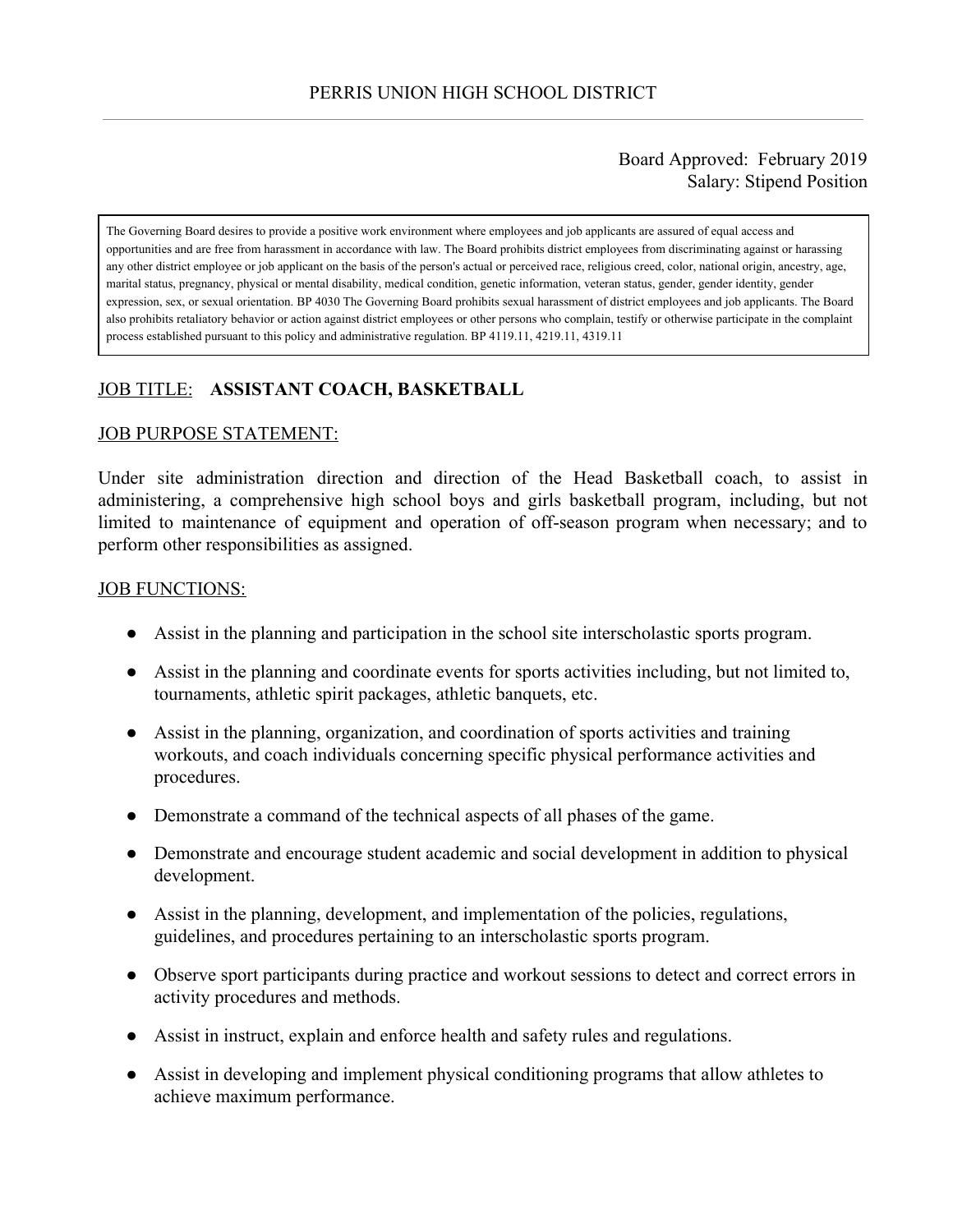# JOB TITLE: **ASSISTANT COACH, BASKETBALL** Page 2 of 3

#### JOB FUNCTIONS – continued

- Assist in the selection of interscholastic sport activity uniforms and related sport apparatus and equipment.
- Assist in assessing the athletic team skills and abilities and the opponents capabilities and determine game strategies.
- Assist in opponent scouting activities.
- Understand and carry out oral and written directions with minimal accountability controls.
- Communicate effectively in English in oral and written form.
- Build and maintain a positive working relationship with parents, students, other coaches, staff, and the public.
- Work cooperatively with other school leaders in a school environment with multiple curricular and co-curricular programs.
- Understand the principles, goals, and objectives of public education.
- Knowledge of the methods, techniques, procedures, and strategies concerning the development and maintenance of an effective interscholastic sports program.
- Knowledge of modern trends pertaining to interscholastic sports programs and activities.
- Commitment between academic and athletic excellence for student athletes.
- Demonstrate successful ability to follow the National Federation of High Schools Coaches Code of Conduct and the California Interscholastic Federation (CIF) Coaches Code of Conduct, and Pursuing Victory with Honor.

# PHYSICAL ABILITIES:

- Physical Demands: This is a non-sedentary position that involves walking, running, and standing for extended periods of time. This position requires accurate perception of sound, near and far vision, depth perception, handling and working with educational sport aids, equipment, and providing oral information and directions.
- Working Conditions: Sport activities will be held outdoors or indoors depending on the sport. Exposure to seasonal outdoor temperatures (30 $\degree$  F – 115 $\degree$  F), possible wind, rain, and snow, loud noise from participants and spectators.